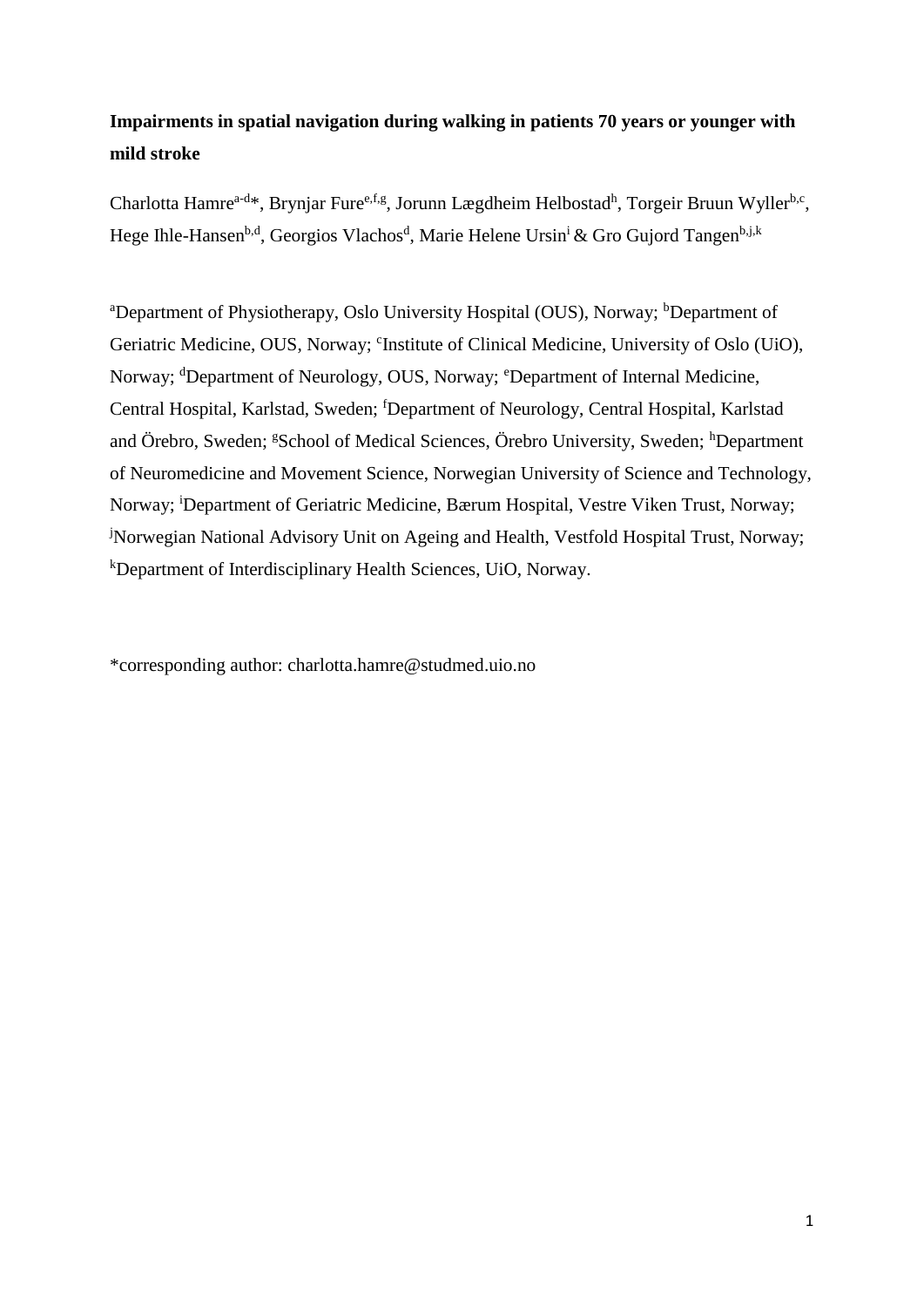**Background:** Spatial navigation, the ability to determine and maintain a route from one place to another, is needed for independence in everyday life. Knowledge about impairments in spatial navigation in people with mild stroke is scarce.

**Objectives:** To explore impairments in spatial navigation in patients  $\leq$  70 years after firstever mild ischemic stroke (NIHSS≤3) and to explore which variables are associated with these impairments 12 months later.

**Methods:** Patients were examined in the acute phase, and after three and 12 months. To assess impairments in spatial navigation, we used the Floor Maze Test (FMT), with time and FMT-errors as outcomes. Patients' perceived navigational skills were collected using selfreport. Logistic regression was used to explore which variables (sociodemographic data, stroke characteristics, cognition, and mobility) were associated with impaired navigation ability.

**Results:** 97 patients (20 female) were included. Mean (SD) age was 55.5 (11.4) years. Timed FMT improved significantly from the acute phase to 12 months (*p*=<.001). At 12 months, 24 (24.7 %) of the participants walked through the maze with errors, and 22 (22.7 %) reported spatial navigational problems. The Trail Making Test (TMT)-B was the only variable from the acute phase associated with FMT-errors at 12 months, and being female was the only variable associated with self-reported navigational problems at 12 months.

**Conclusion:** Nearly one in four patients experienced spatial navigation problems 12 months after a mild stroke. Executive function (TMT-B), measured in the acute phase, was associated with navigational impairments (FMT-errors) at 12 months, and being female was associated with self-reported navigational problems.

Keywords: Mild stroke, working age, spatial navigation, performance-based, self-report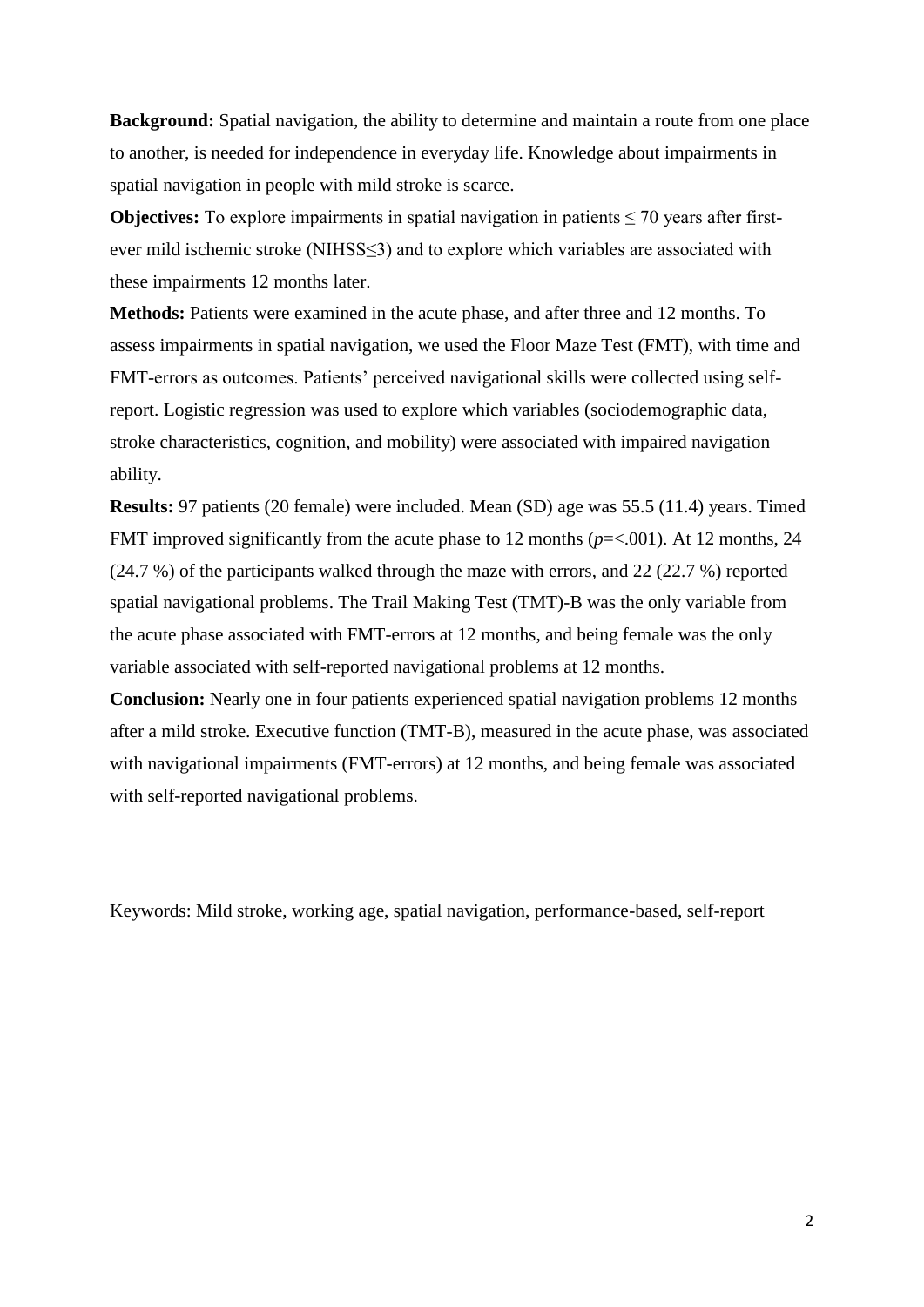# **Introduction**

The number of people with only mild impairments after a stroke is increasing because of the positive effects of new treatments (e.g., prophylactic interventions, reperfusion therapy, stroke units).<sup>1,2</sup> Today, about two-thirds of patients experience only mild deficits in the acute phase.<sup>3</sup> Despite better outcomes, patients still report changes in both cognitive and physical function.4,5 Furthermore, in the last two decades, the proportion of younger people affected by stroke has increased.<sup>6-8</sup> Thus, even mild impairments can reduce the ability to return to work,<sup>9,10</sup> affect everyday activity, and hinder participation in family and societal life.<sup>11-13</sup>

A common way to assess the severity of a stroke is using the National Institute of Health Stroke Scale (NIHSS).<sup>14</sup> There is no uniform definition of a mild stroke, but a NIHSS score from zero to three to five points have been described as indicative of a mild stroke.<sup>15</sup> It is also common to screen for cognitive impairments in persons with mild stroke, but navigational abilities are rarely addressed.<sup>16</sup> Spatial navigation is the ability to determine and maintain a route from one place to another.<sup>17</sup> Finding one's way is not a unitary cognitive function, but a complex interaction between multiple cognitive functions.<sup>18,19</sup>

Navigational abilities are needed in everyday life, and the consequences of impairments can be illuminated by using the International Classification of Functioning, Disability and Health framework (ICF).<sup>20</sup> The ICF framework has three domains i.e. body structure and function, activity, and participation. Spatial navigation belongs to the body function domain. By causing impairments in spatial navigation, the stroke may limit activities and participation. We use our navigational abilities both while walking in familiar locations (e.g., going to the local grocery store) and when visiting unfamiliar places (e.g., being a tourist in a new place).<sup>21</sup> Thus, navigation ability is crucial for maintaining participation in both formal and informal activities in the society.<sup>13,22</sup> In a prevalence study of patients with mild stroke in the chronic phase (n=62), self-reported navigation problems were present in around one-third of the participants.<sup>23</sup> The same study also showed that the self-reported navigational problems were associated with reductions in autonomy and quality of life. In addition, persons with stroke have more difficulties in performance-based navigation tasks than controls.<sup>18,24,25</sup>

A review of topographical studies has shown the medial temporal lobes, especially the hippocampus, to be of importance in wayfinding.<sup>26</sup> After a stroke, topographical studies about lateralization of spatial navigation have attributed an important functional role to the right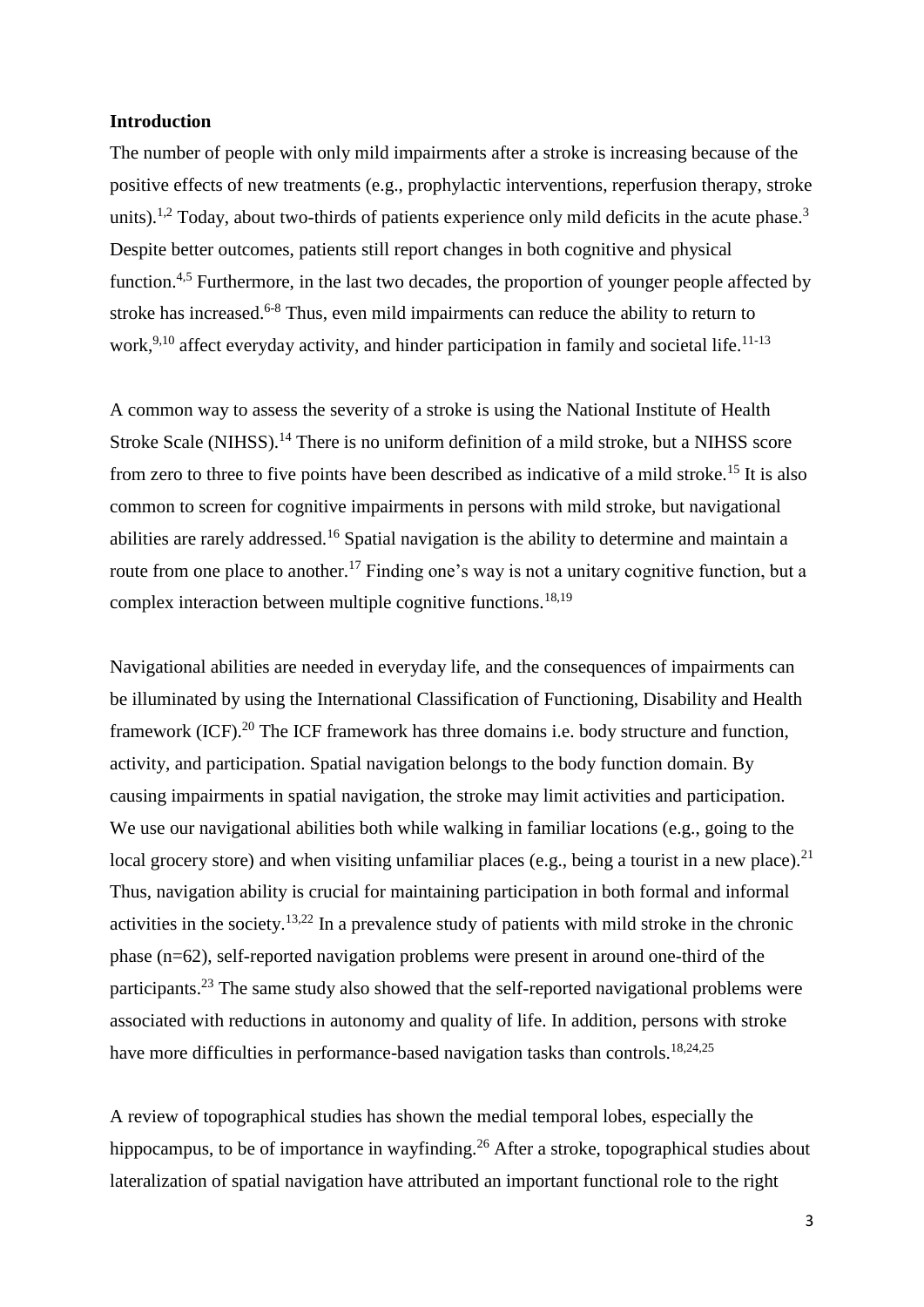hemisphere, $27$  while others have pointed out that the left hemisphere as well is crucial for such tasks.<sup>28</sup>

There is limited research on all three domains of the ICF regarding the consequences of impairments in spatial navigation caused by a mild stroke. Also, there is a lack of information about long-term navigation problems and whether there are factors associated with impairments after 12 months. In addition, the knowledge of the patients' self-reported spatial navigation problems is scarce.

This study aimed to describe impairments in spatial navigation during walking in the acute phase and after three and 12 months in patients 70 years or younger after a first-ever mild ischemic stroke defined by a NIHSS score of  $\leq$  3. In addition, we wanted to explore which variables in the acute phase were associated with impairments in performance-based (FMTerrors)<sup>19</sup> and self-reported spatial navigation at 12 months.

### **Materials and methods**

#### *Study design and participants*

This observational, longitudinal cohort study recruited patients from a larger study entitled "Hidden impairments after stroke." The main study consecutively included patients hospitalized in the acute stroke units of Oslo University Hospital, Ullevål Clinic, or Vestre Viken Hospital Trust, Bærum Hospital, from November 2014 to December 2016. The sample size was determined by the available number of cases at these two units during the study period. For the current study, the inclusion criteria were age 18-70 years ("working age") and having a first-ever unilateral mild ischemic stroke. Mild stroke was defined as a NIHSS score from zero to three.<sup>14</sup> The diagnosis was based on the history of symptoms and findings on the neurological examination, and all patients underwent magnetic resonance (MRI) for verification.<sup>29</sup> If patients had no acute infarction on MRI, but neurological deficits compatible with cerebrovascular disease lasting more than 24 hours, they were considered to have ischemic stroke. Patients were not included if they had a cognitive decline prior to the stroke, indicated as a mean score on the Informant Questionnaire on Cognitive Decline in the Elderly  $(IOCODE)^{30} > 3.2$ <sup>31</sup> If the patients suffered a new stroke during the 12 months, they were withdrawn from further follow-up. All patients gave their written, informed consent before inclusion. The study was approved by the Regional Committee for Medical and Health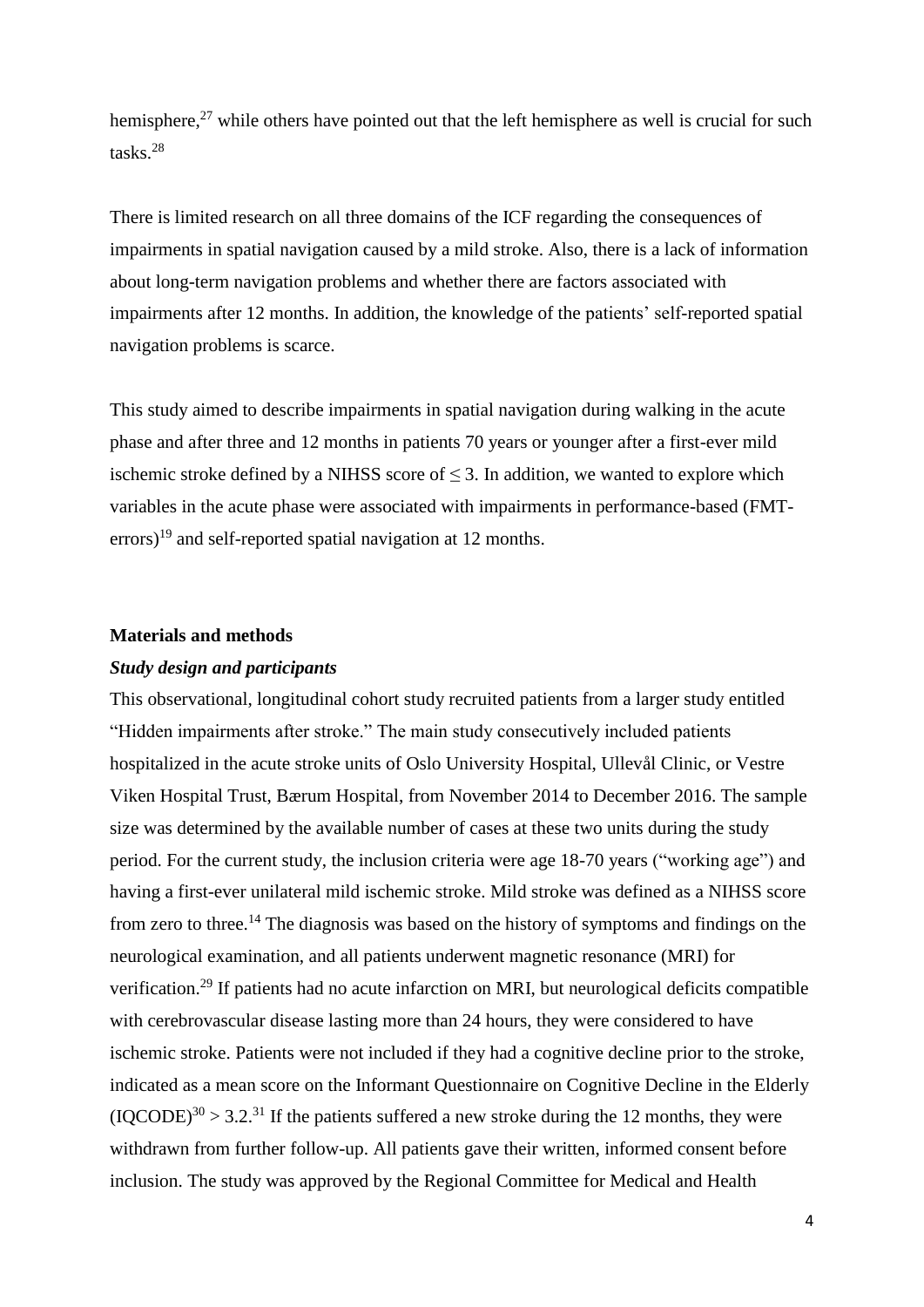Research Ethics in the Southeast of Norway (reference 2014/1268). The manuscript of this study conforms to the STROBE statements.<sup>32</sup>

### *Participants*

Information regarding age, gender, and years of education were collected in the acute ward by interviews and patients' record. Patients were examined in the acute phase and after three and 12 months. The examination in the acute phase and at three months were part of the clinical routine, while the assessment at 12 months follow-up was added for study purposes. All three times at the hospital. Physiotherapists working at the stroke units and trained in assessing patients with the Floor Maze Test  $(FMT)^{19}$  conducted the assessments. At the 12-month assessment, the patients were also asked about their self-perceived navigation skills.

# *Outcome measures*

The NIHSS was used to evaluate stroke severity and whether the patient met the inclusion criteria.<sup>14</sup> The NIHSS rates impairments in 11 functional domains commonly affected in patients with stroke, such as level of consciousness and orientation, facial palsy, motor function in arm and leg, language, and inattention. It ranges from zero to 42 points, where a higher score indicates a more severe impairment. To assess pre-stroke cognitive status, the IQCODE was used.<sup>30</sup> The IQCODE is a 16-item questionnaire scored on a one- to five-point ordinal scale by a relative or next of kin, and it has shown sensitivity to screen for cognitive decline in stroke population.<sup>33</sup> Stroke location was categorized into right or left hemisphere, cerebellum or multiple brain regions and dichotomized into lesion in the right hemisphere versus the others to highlight any impact of the right hemisphere on spatial navigation. Patients with infarctions in multiple brain regions that included right hemisphere were dichotomized into the right hemisphere category.

The Mini-Mental State Examination (MMSE) was used to assess cognitive status.<sup>34</sup> The MMSE is scored from zero to 30 points based on tasks targeting orientation, attention, calculation, recall, and complex commands, and a higher score indicates better cognitive functioning. It has shown good validity when used in patients with stroke.<sup>35</sup> In addition, the Trail Making Test (TMT) parts A and B were applied, where TMT-A measures focused attention, visual search, and motor function, and TMT-B measures executive functioning, divided attention, visual search, and motor function.<sup>36</sup> Both the MMSE and the TMTs are common tools for assessment of cognition after stroke.<sup>37</sup>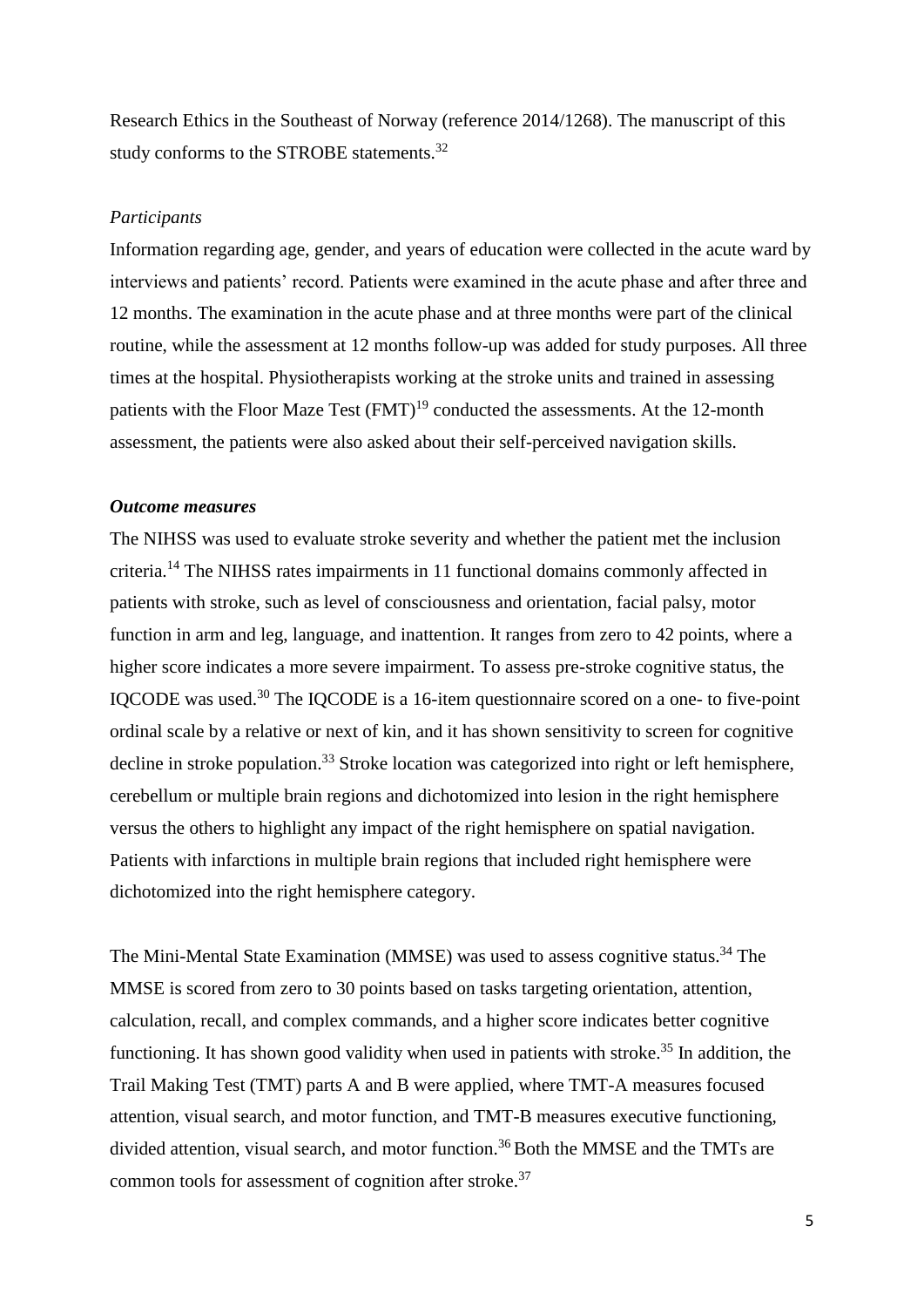For gait speed, patients walked six meters, starting from a stand-still position, and were instructed to walk at their normal speed. Time in seconds with one decimal was measured by a hand-held stopwatch, and then the speed in meters per second (m/s) was calculated.

## *Dependent variables*

To assess spatial navigation, we used the FMT.<sup>19</sup> The FMT is a two-dimensional maze task created on a  $7 \times 10$ -foot solid dark blue wax cloth with white tape indicating the lines of the maze (Figure 1) and requires navigation during walking. The FMT was performed as described in the original paper by Sanders et al. 2008. It has shown good validity and testretest reliability when used in a sample of community-dwelling older people.<sup>19</sup> The patients were positioned at the entry of the maze and then given instructions. Two components of the FMT were timed: (1) planning time (PT), the time from finishing the instructions until the patient starts to walk; (2) immediate maze time (IMT), the time spent walking through the maze from entry to exit, and then summarized to a Total Maze Time (TotalMT). Time in seconds was measured using a handheld stopwatch. While walking through the maze, participants were permitted to correct any wrong turns. These wrong turns were counted as FMT-errors. If a patient asked for advice during the walk, the initial instructions were repeated. The FMT were operationalized into two different outcomes: Timed performance (PT, IMT, and TotalMT) in seconds, and to a dichotomous score of error-free performance (error-free  $= 0$ ) versus performance with errors or discontinuation of the TotalMT (FMT-error  $>$  1).

We used the newly developed Spatial Orientation Screening (SOS) to assess self-reported navigational impairments. The SOS is a screening tool consisting of four questions targeting impairments in orientation in familiar and unfamiliar surroundings, recognizing familiar places, and whether any impairments have led to reduced participation in society. Each question is scored from zero (no problems) to two (frequent/pronounced problems). The total score ranges from zero to eight, where high scores indicate more severe impairments. To describe self-reported spatial navigation problems at 12 months, the SOS was dichotomized into experiencing no problem (SOS=0) or having problems (SOS  $\geq$ 1). The SOS is currently under validation. The MMSE, TMT A and B, FMT and gait speed were assessed at all three time point, while the SOS was only conducted at the 12 months follow-up.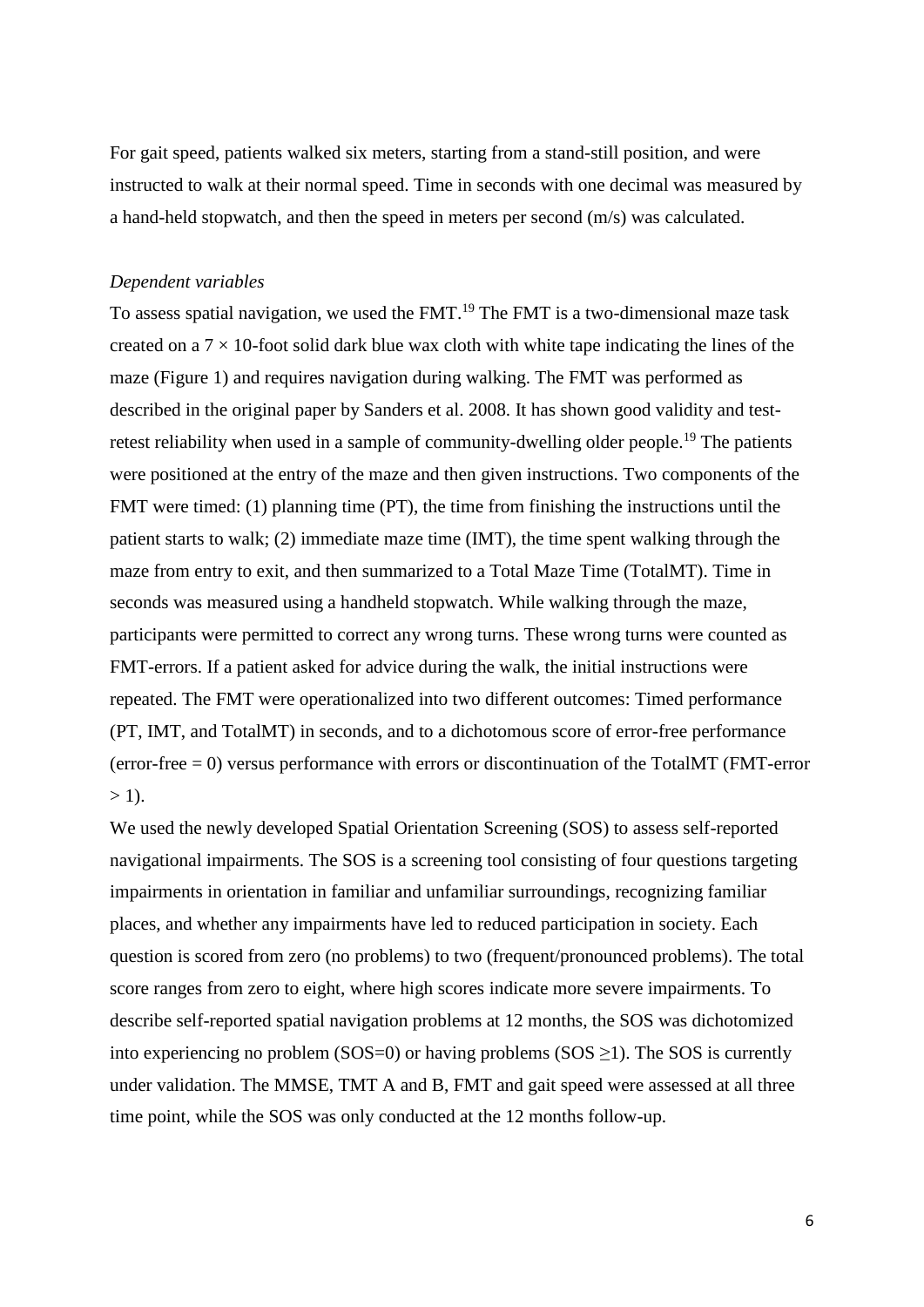#### *Statistical analyses*

Data are presented as means and standard deviation (SD) for normally distributed variables, as median and interquartile ranges (IQR) for variables with skewed distribution, and as proportions and percentage for categorical variables. Changes over the three testing time points (i.e., acute phase, three, and 12 months) were explored by using the Friedman's test since the data had a skewed distribution, and also McNemar test for dichotomous outcome. If the overall change was statistically significant, we proceeded with pairwise comparisons between each of the test points (i.e., acute phase to three months, three to 12 months, and acute phase to 12 months) using the Wilcoxon signed-rank test. To allow for multiple comparisons, we applied the Bonferroni correction to these analyses using a significance level at p=.017.

To explore which variables in the acute phase were associated with having navigational problems in either errors in performance-based navigation (FMT-errors, dichotomized to present yes/no) or in self-reported navigational complaints (dichotomized to present yes/no) at 12 months follow-up, we performed two multiple logistic regression analyses. Independent variables in these models were chosen based on previous studies and clinical reasoning, and included sociodemographic data (age, sex, and education) as they are commonly known as factors affecting function after stroke, stroke characteristics including stroke severity (NIHSS) and lesion side (right/left) as earlier studies have produced conflicting results,  $27,28$  the cognitive domains of memory and executive function  $(MMSE, TMT-B)^{19,38}$ , and as the task contained walking, we included gait speed. Patients with multiple infarctions that involved the right hemisphere were categorized into the reference category of right hemisphere. Correlation analyses were made to determine if there were collinearity issues between the independent variables ( $rs \geq 0.7$ ). We used univariate binary logistic regression analyses to determine which of the independent variables we should include in the multivariate model (p<0.5). We used odds ratios with 95% confidence intervals to compare the strengths of the association between the independent variables and the main outcome of performance-based or self-reported navigational problems. The Hosmer-Lemeshow Goodness-of-Fit Test for logistic data was used to verify that the models supported the data.

Data were analyzed using the Statistical Package for Social Science (SPSS) version 25 (IBM Corporation, Armonk, NY). P-values <0.05 were considered as indicators of statistical significance, and all tests were two-sided.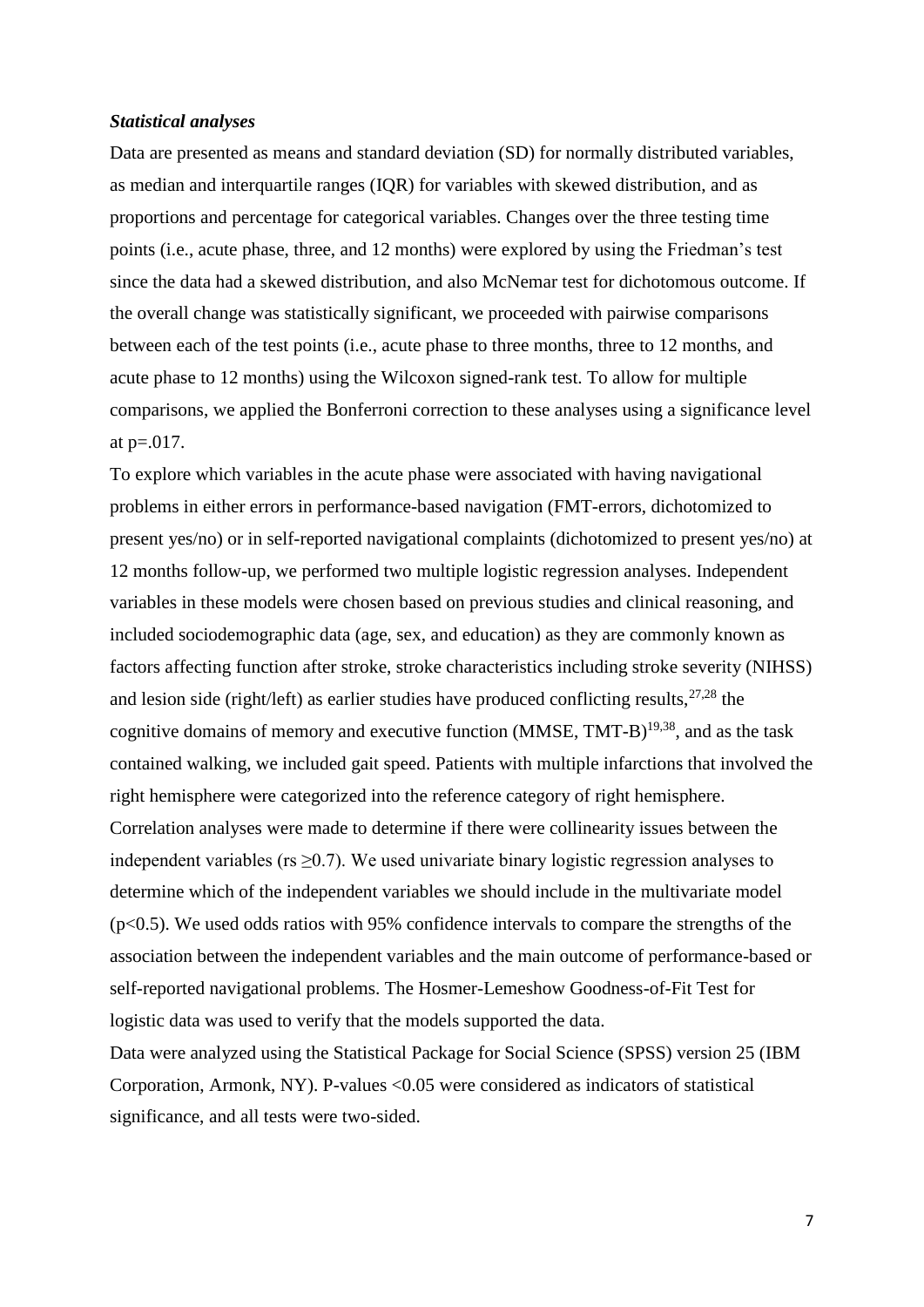# **Results**

The inclusion process and study flow are shown in Figure 2. In total, 97 patients attended the 12-months' follow-up. Table 1 shows the sociodemographic and clinical characteristics of the patients. The mean (SD) age was 55.5 (11.4) years, total rang  $30 - 70$  years, and  $20$  (20.6%) were women. Patients were included and examined at median  $(Q_1, Q_3)$  day 4 (2,5) after arriving at the hospital, and length of stay was median  $(O_1, O_3)$  6.0 (5.0, 8.0) days. NIHSS mean (SD) at inclusion was 0.6 (0.9) points, where the majority (68%) had a score of zero, indicating no measurable neurological impairments detected by the NIHSS. None of the patients used a walking device.

We found a statistically significant improvement in the Floor Maze Test timed performance on PT, IMT and TotalMT from the acute phase to 12 months (Table 2). When looking for differences between each time point (the acute phase to three months, and between three and 12 months), only the TotalMT showed a statistically significant difference from three to 12 months (Table 2). The correlation between the PT and IMT was  $r_s = 0.24$ , p=0.02 in the acute phase, and  $r_s$ =0.17, p=0.09 at 12 months. All participants managed to find their way through the maze. In the acute phase, 31 (32.0%) of the participants walked the maze with errors compared to 24 (24.7%) at 12 months ( $p=0.28$ ). Self-perceived navigation problems were reported from 22 (22.7%) of the participants at 12 months.

Table 3 shows the results from the multiple logistic regression analyses. In the adjusted model, the only variable from the acute phase associated with FMT-errors at 12 months was the TMT-B, with an odds ratio (95% CI) of  $1.00$  (1.00-1.03) (p=0.02). For self-reported navigation problems, female gender was the only significant variable, odds ratio (95% CI)  $3.68$  (1.11-12.18) (p=0.03).

# **Discussion**

We aimed to explore impairments in spatial navigation after mild stroke. Our findings indicate that although most of the patients with mild stroke performed well on the FMT, patients' timed performance on the FMT from the acute phase to 12 months significantly improved. Further, more than one in five patients either had FMT-errors or self-reported problems in spatial navigation 12 months post stroke. The only variable measured in the acute phase that was independently associated with having navigational impairments (FMT-errors) at 12 months was TMT-B, and for self-reported navigational problems at 12 months, female gender was the only associated independent variable. To our knowledge, this is the first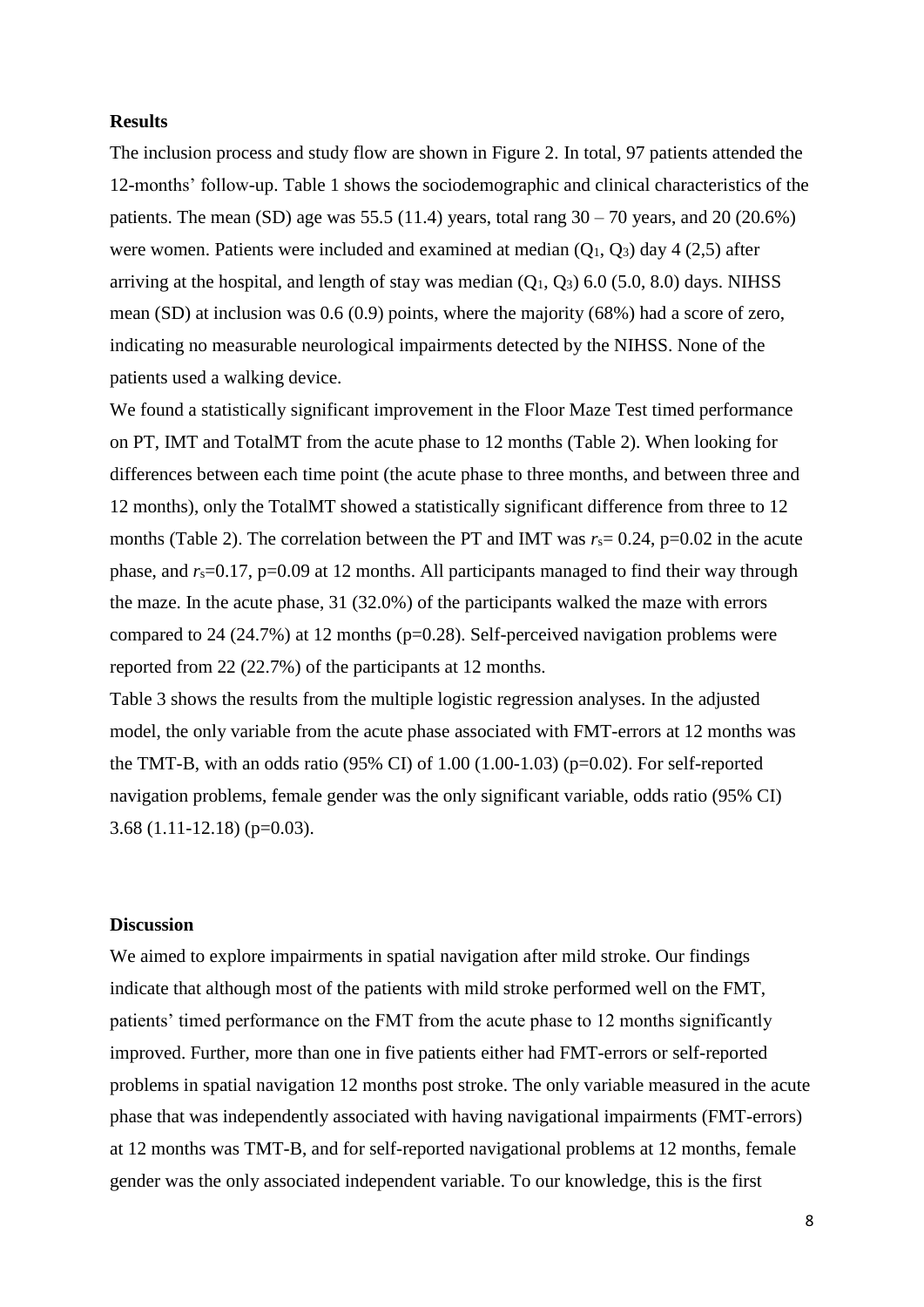longitudinal study exploring impairments in spatial navigation in a large number of participants with mild stroke.

For persons with stroke, the knowledge of spatial navigation during walking is sparse.<sup>23</sup> Our results indicate that although all the participants were able to find their way through the maze, still approximately 25% walked with errors at 12 months follow-up. In a cross-sectional study by Sanders et al.<sup>19</sup> among 124 community-dwelling older adults without cognitive impairment, only 14% walked with errors during the FMT. Besides making more errors in the FMT, it should also be noted that our participants (with a mean age of 55 years) were a lot younger than the participants in Sanders' study (mean age of 78 years). For younger persons with stroke, impairments in spatial navigation at younger age potentially can lead to an even increasing problem with time due to age-related decline in navigational abilities.<sup>39</sup>

Furthermore, 23% of our participants reported problems with navigation at 12 months. This is a slightly lower proportion than was found in the study by van der Ham et al.,  $23$  where 29% reported navigational problems in the chronic phase after stroke. The population in van der Ham's study had similar age as our participants and included patients with mild stroke. Since these patients were included in a chronic stage (mean time after stroke was 40 months), they had not provided an NIHSS score, which makes it hard to compare the stroke severity between the two studies. Furthermore, the difference in results between the two studies can be due the use of different questionnaires. The Dutch study used the Wayfinding Questionnaire, which is a far more comprehensive questionnaire with several subscales covering different aspects of wayfinding, such as navigation, mental transformation, distance estimation, and sense of direction.<sup>23</sup>

The contributions from other cognitive domains are reflected in the two timed sections of the FMT (time spent planning how to walk the maze, and the time spent walking through the maze). The participants dedicated more time to route planning compared to IMT at all three test points. This is in line with the study of Sanders et al. (2008), where the study sample of community-dwelling participants also devoted more time to route planning.<sup>19</sup> This may indicate that most patients were able to remember and carry out the plan they had decided on during PT. Furthermore, in the logistic regression analyses with FMT-errors at 12 months as the dependent variable, TMT-B was the only variable significantly associated with this outcome. Previous studies, both in patients attending a memory clinic<sup>38</sup> and in community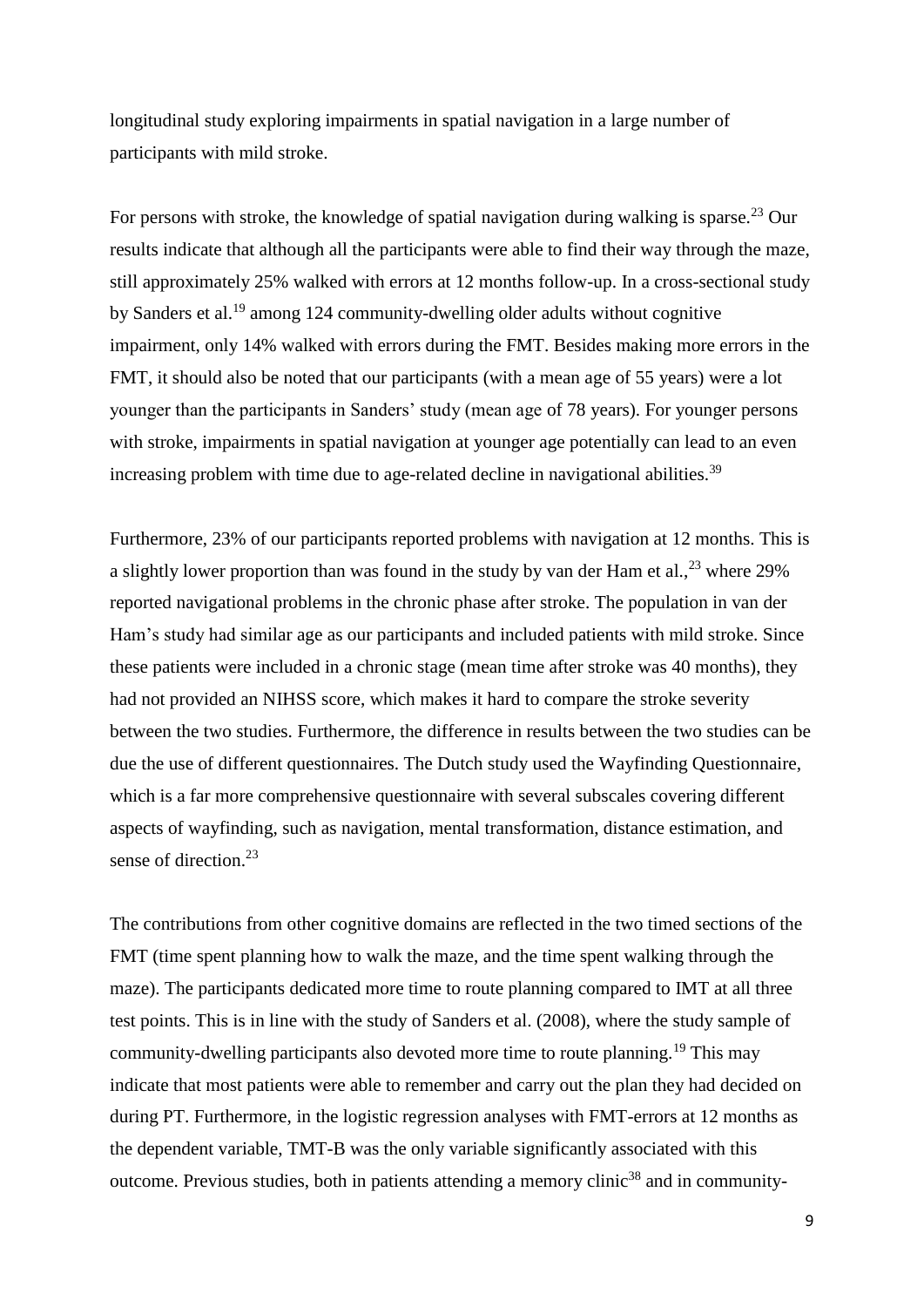dwelling older adults,<sup>19</sup> have found that executive function, measured with the TMT-B, was associated with FMT. In the memory clinic study, although TMT-B was significantly associated with the FMT, the relatively low explained variance still indicates that the TMT-B does not adequately capture impairments in spatial navigation.<sup>38</sup>

The finding that women are more likely to report navigational impairments than men is in line with findings from other studies. Burke et al. (2012) showed that there were no gender differences in performance-based tests (real-world setting), but when answering self-report questionnaires, men were more confident compared to women about their wayfinding skills.<sup>40</sup> Others have also found that self-reported impairments in navigation ability are associated with being female, being older, and having more cognitive, anxiety or depressive complaints.  $41,42$ Neither age nor education was associated with impairments in spatial navigation. Our patients were quite young and well educated, which might explain why these well-known variables were not statistically significant in our study. In contrast to a previous study<sup>27</sup>, but in line with another,<sup>28</sup> lesion side was not associated with spatial navigation. Taken together, it seems that lateralization of spatial navigation is complex, and when screening for navigational impairments after stroke, information about lesion side does not provide sufficient information to detect navigational impairments.

Research on navigational impairments in people after stroke has often focused on brain topography using case studies.<sup>43</sup> These studies are important for knowledge about brain structure and function but give little information in a clinical setting with a focus on patients' participation in an everyday life function. Navigational tests can be carried out in real-world situations, with a virtual reality equipment, or with questionnaires.<sup>44</sup> Self-report tools can give important information about a person's perception of navigation ability but are not necessarily associated with performance-based navigation in real-life situations.<sup>44</sup> After a stroke, assessments of cognitive function are routinely carried out, and guidelines emphasize visual neglect as an important cognitive function to assess.<sup>45</sup> Other aspects of spatial cognition, such as navigational abilities, have rarely been addressed, neither in the acute or subacute phase nor in the outpatient clinic.<sup>16</sup> Potentially, this could lead to underdiagnosing navigation ability impairments, which in turn might hinder persons with even mild stroke from participating in everyday activities.<sup>46</sup>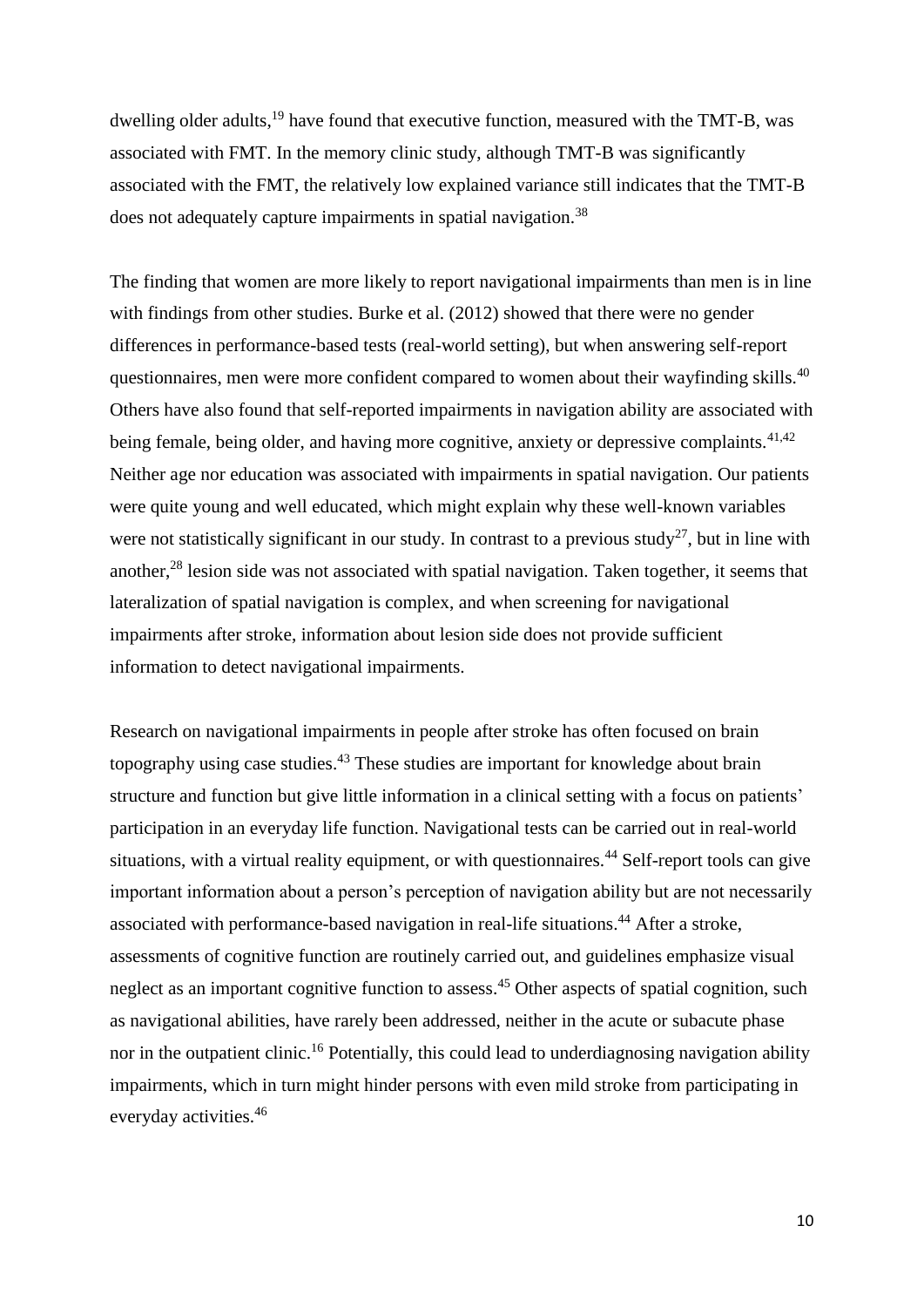The major limitation of this study is the lack of pre-stroke information about spatial navigation ability, both performance-based and self-reported. There is a common acceptance that individual differences in sense of direction exist, and we cannot conclude that the observed impairments in spatial navigation at 12 months were caused by the stroke.<sup>47</sup> Furthermore, we do not have information about rehabilitation interventions after stroke, and could thus not adjust for this in the regression analyses. Several physical therapists were involved in the assessments, which may affect the inter-rater reliability. Here, we think the pre-study training of the assessment procedures might have limited this bias. Another limitation is the larger proportion of men included. More men than women experience a stroke at a younger age;<sup>48</sup> however, the presence of 80% men in this sample exceeded the anticipated gender bias, limiting the generalizability of our findings for female stroke patients. A major strength of the study is the large sample size with very few drop-outs, the longitudinal design and the use of performance-based as well as self-reported outcomes for spatial navigation.

In conclusion, the results indicate that approximately one in four patients with mild stroke experienced spatial navigation problems by performing errors while walking or by reporting navigational problems. We believe that these impairments may go undetected in the usual clinical follow-up. Future studies should focus on the impact of impairments in spatial navigation on participation in society and leisure.

### **Acknowledgments**

We thank all the participants for taking part in this study. We also thank our colleagues at the two stroke units – especially Kristina Flornes Aalo, Berit Tronsmo, and Kathrine Karlsen – for their support and assistance in the data collection.

### **Funding**

The study was funded by the Norwegian Fund for Postgraduate Training in Physiotherapy under Grant ID 76340.

### **Disclosure of interest**

The authors report no conflict of interest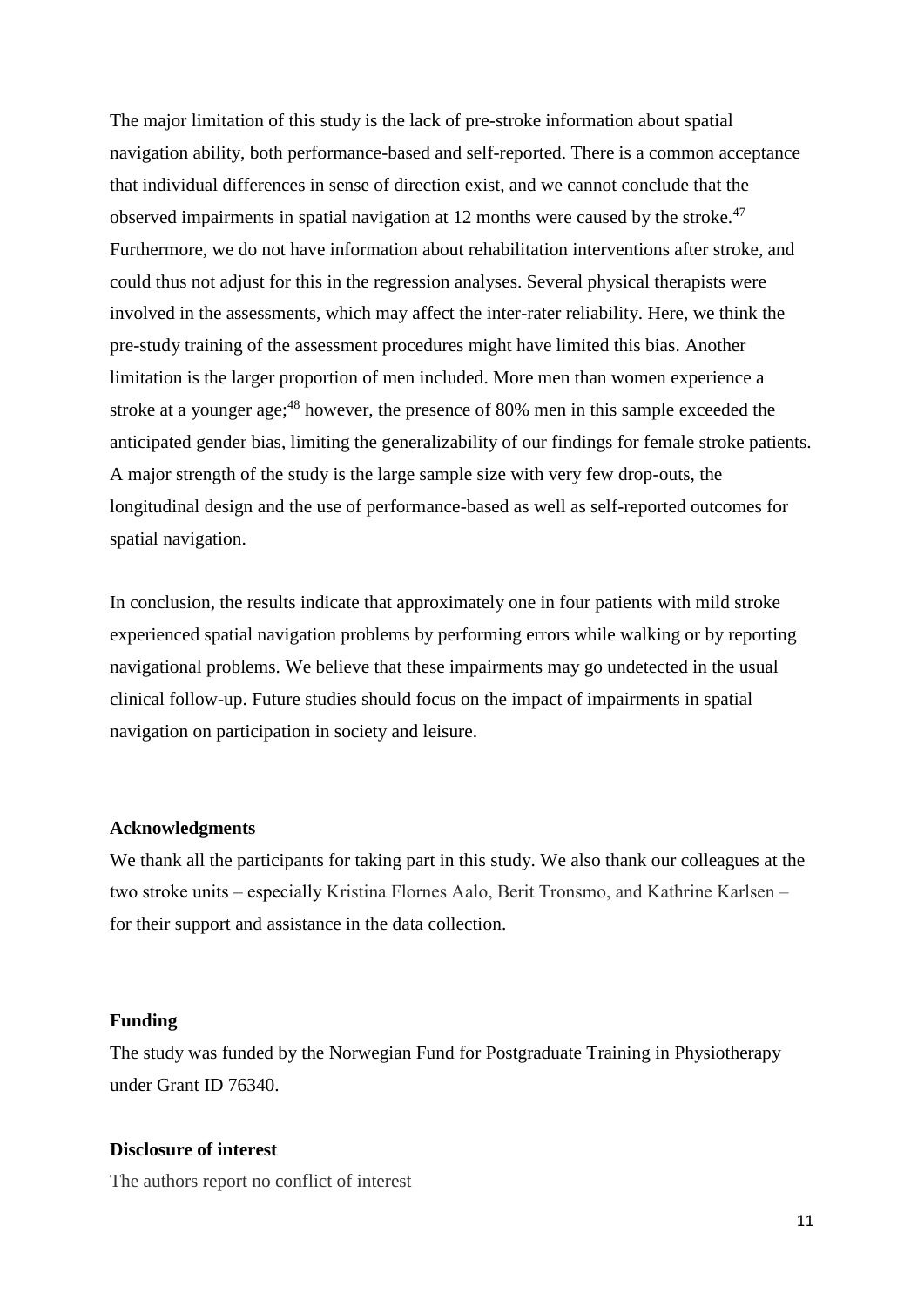# **References**

- 1. Lees KR, Emberson J, Blackwell L, et al. Effects of Alteplase for Acute Stroke on the Distribution of Functional Outcomes: A Pooled Analysis of 9 Trials. *Stroke.* 2016;47(9):2373- 2379.
- 2. Collaboration SUT. Organised inpatient (stroke unit) care for stroke. *Cochrane Database Syst Rev.* 2013(9):CD000197.
- 3. Reeves M, Khoury J, Alwell K, et al. Distribution of National Institutes of Health stroke scale in the Cincinnati/Northern Kentucky Stroke Study. *Stroke.* 2013;44(11):3211-3213.
- 4. Moran GM, Fletcher B, Feltham MG, Calvert M, Sackley C, Marshall T. Fatigue, psychological and cognitive impairment following transient ischaemic attack and minor stroke: a systematic review. *Eur J Neurol.* 2014;21(10):1258-1267.
- 5. Stewart JC, Cramer SC. Patient-reported measures provide unique insights into motor function after stroke. *Stroke.* 2013;44(4):1111-1116.
- 6. Bejot Y, Bailly H, Durier J, Giroud M. Epidemiology of stroke in Europe and trends for the 21st century. *Presse Med.* 2016;45(12 Pt 2):e391-e398.
- 7. Ramirez L, Kim-Tenser MA, Sanossian N, et al. Trends in Acute Ischemic Stroke Hospitalizations in the United States. *Journal of the American Heart Association.* 2016;5(5).
- 8. Bejot Y, Delpont B, Giroud M. Rising Stroke Incidence in Young Adults: More Epidemiological Evidence, More Questions to Be Answered. *Journal of the American Heart Association.*  2016;5(5).
- 9. Wolfenden B, Grace M. Returning to work after stroke: a review. *Int J Rehabil Res.*  2009;32(2):93-97.
- 10. Morris R. The psychology of stroke in young adults: the roles of service provision and return to work. *Stroke Res Treat.* 2011;2011:534812.
- 11. Nys GM, van Zandvoort MJ, de Kort PL, et al. The prognostic value of domain-specific cognitive abilities in acute first-ever stroke. *Neurology.* 2005;64(5):821-827.
- 12. Staub F, Bogousslavsky J. Fatigue after stroke: a major but neglected issue. *Cerebrovasc Dis.*  2001;12(2):75-81.
- 13. Edwards DF, Hahn M, Baum C, Dromerick AW. The impact of mild stroke on meaningful activity and life satisfaction. *J Stroke Cerebrovasc Dis.* 2006;15(4):151-157.
- 14. Goldstein LB, Bertels C, Davis JN. Interrater reliability of the NIH stroke scale. *Arch Neurol.*  1989;46(6):660-662.
- 15. Fischer U, Baumgartner A, Arnold M, et al. What is a minor stroke? *Stroke.* 2010;41(4):661- 666.
- 16. van den Berg E, Ruis C. Space in neuropsychological assessment. In: Postma A, van der Ham IJM, eds. *The neuropsychology of space.* Cambridge: Elsvier Academic Press; 2016:361-378.
- 17. Gallistel CR. *The organization of learning* Camebridge: Bradfords Books/MIT Press; 1990.
- 18. van Asselen M, Kessels RP, Kappelle LJ, Neggers SF, Frijns CJ, Postma A. Neural correlates of human wayfinding in stroke patients. *Brain Res.* 2006;1067(1):229-238.
- 19. Sanders AE, Holtzer R, Lipton RB, Hall C, Verghese J. Egocentric and exocentric navigation skills in older adults. *J Gerontol A Biol Sci Med Sci.* 2008;63(12):1356-1363.
- 20. World Health Organization. International Classification of Functioning, Disability and Health. https://www.who.int/classifications/icf/en/. Published 2001. Accessed.
- 21. Wolbers T, Hegarty M. What determines our navigational abilities? *Trends Cogn Sci.*  2010;14(3):138-146.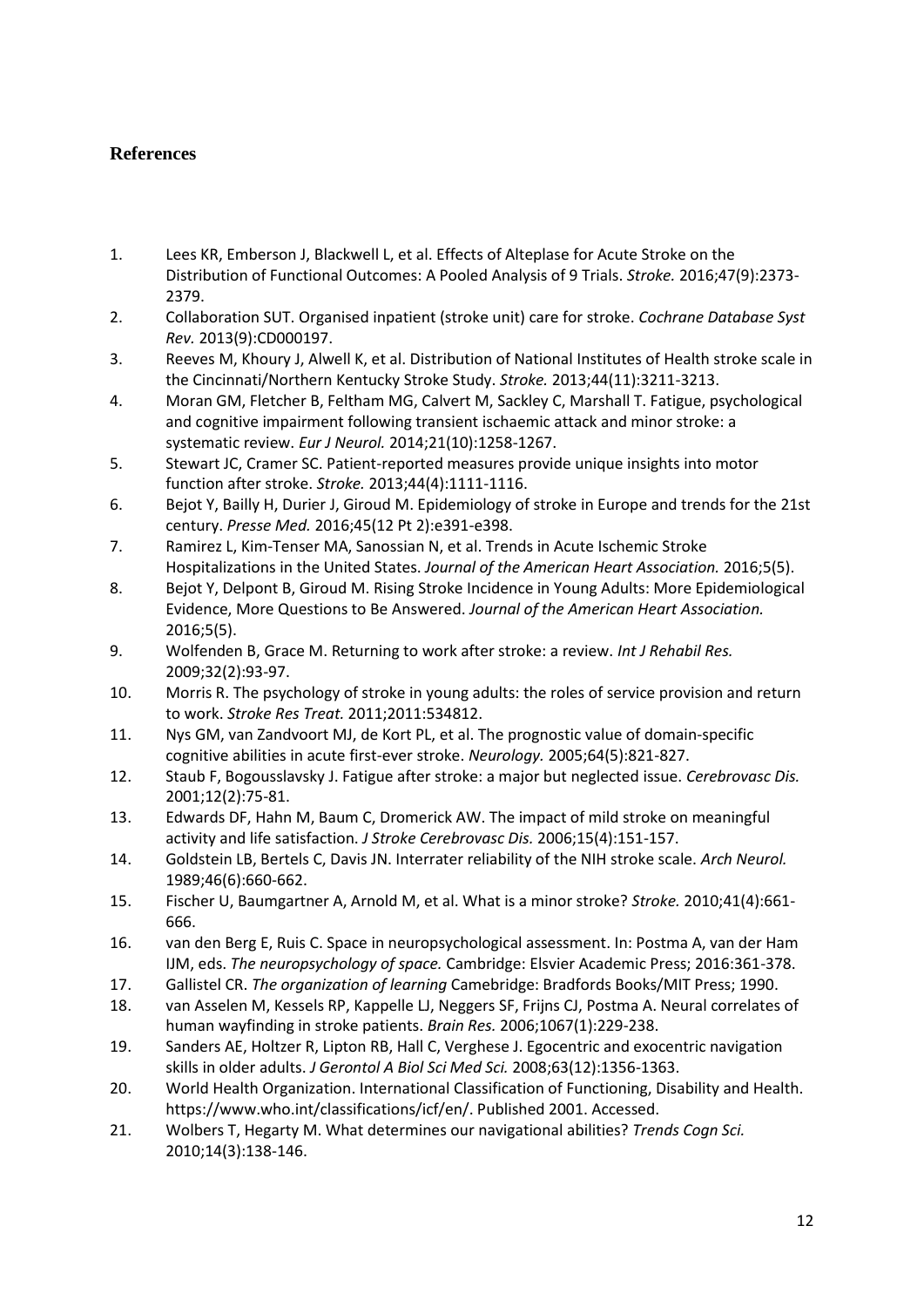- 22. Rochette A, Desrosiers J, Bravo G, St-Cyr-Tribble D, Bourget A. Changes in participation after a mild stroke: quantitative and qualitative perspectives. *Top Stroke Rehabil.* 2007;14(3):59- 68.
- 23. van der Ham IJ, Kant N, Postma A, Visser-Meily JM. Is navigation ability a problem in mild stroke patients? Insights from self-reported navigation measures. *J Rehabil Med.*  2013;45(5):429-433.
- 24. Barrash J, Damasio H, Adolphs R, Tranel D. The neuroanatomical correlates of route learning impairment. *Neuropsychologia.* 2000;38(6):820-836.
- 25. Busigny T, Pages B, Barbeau EJ, et al. A systematic study of topographical memory and posterior cerebral artery infarctions. *Neurology.* 2014;83(11):996-1003.
- 26. Kessels RP, de Haan EH, Kappelle LJ, Postma A. Varieties of human spatial memory: a metaanalysis on the effects of hippocampal lesions. *Brain Res Brain Res Rev.* 2001;35(3):295-303.
- 27. Jacobs J, Korolev IO, Caplan JB, et al. Right-lateralized brain oscillations in human spatial navigation. *J Cogn Neurosci.* 2010;22(5):824-836.
- 28. Ruggiero G, Frassinetti F, Iavarone A, Iachini T. The lost ability to find the way: topographical disorientation after a left brain lesion. *Neuropsychology.* 2014;28(1):147-160.
- 29. Sacco RL, Kasner SE, Broderick JP, et al. An updated definition of stroke for the 21st century: a statement for healthcare professionals from the American Heart Association/American Stroke Association. *Stroke.* 2013;44(7):2064-2089.
- 30. Jorm AF. The Informant Questionnaire on cognitive decline in the elderly (IQCODE): a review. *Int Psychogeriatr.* 2004;16(3):275-293.
- 31. Harrison JK, Fearon P, Noel-Storr AH, McShane R, Stott DJ, Quinn TJ. Informant Questionnaire on Cognitive Decline in the Elderly (IQCODE) for the diagnosis of dementia within a general practice (primary care) setting. *Cochrane Database Syst Rev.* 2014(7):CD010771.
- 32. von Elm E, Altman DG, Egger M, et al. The Strengthening the Reporting of Observational Studies in Epidemiology (STROBE) Statement: guidelines for reporting observational studies. *Int J Surg.* 2014;12(12):1495-1499.
- 33. Burton L, Tyson SF. Screening for cognitive impairment after stroke: A systematic review of psychometric properties and clinical utility. *J Rehabil Med.* 2015;47(3):193-203.
- 34. Folstein MF, Folstein SE, McHugh PR. "Mini-mental state". A practical method for grading the cognitive state of patients for the clinician. *J Psychiatr Res.* 1975;12(3):189-198.
- 35. Cumming TB, Churilov L, Linden T, Bernhardt J. Montreal Cognitive Assessment and Mini-Mental State Examination are both valid cognitive tools in stroke. *Acta Neurol Scand.*  2013;128(2):122-129.
- 36. Reitan RM. The relation of the trail making test to organic brain damage. *J Consult Psychol.*  1955;19(5):393-394.
- 37. Saa JP, Tse T, Baum C, et al. Longitudinal evaluation of cognition after stroke A systematic scoping review. *PLoS One.* 2019;14(8):e0221735.
- 38. Tangen GG, Engedal K, Bergland A, Moger TA, Hansson O, Mengshoel AM. Spatial navigation measured by the Floor Maze Test in patients with subjective cognitive impairment, mild cognitive impairment, and mild Alzheimer's disease. *Int Psychogeriatr.* 2015:1-9.
- 39. Head D, Isom M. Age effects on wayfinding and route learning skills. *Behav Brain Res.*  2010;209(1):49-58.
- 40. Burke A, Kandler A, Good D. Women who know their place : sex-based differences in spatial abilities and their evolutionary significance. *Human nature (Hawthorne, NY).* 2012;23(2):133- 148.
- 41. Coluccia E, Louse G. Gender differences in spatial orientation: A review. *J Environ Psychol.*  2004;24:329-340.
- 42. Moffat SD. Aging and spatial navigation: what do we know and where do we go? *Neuropsychol Rev.* 2009;19(4):478-489.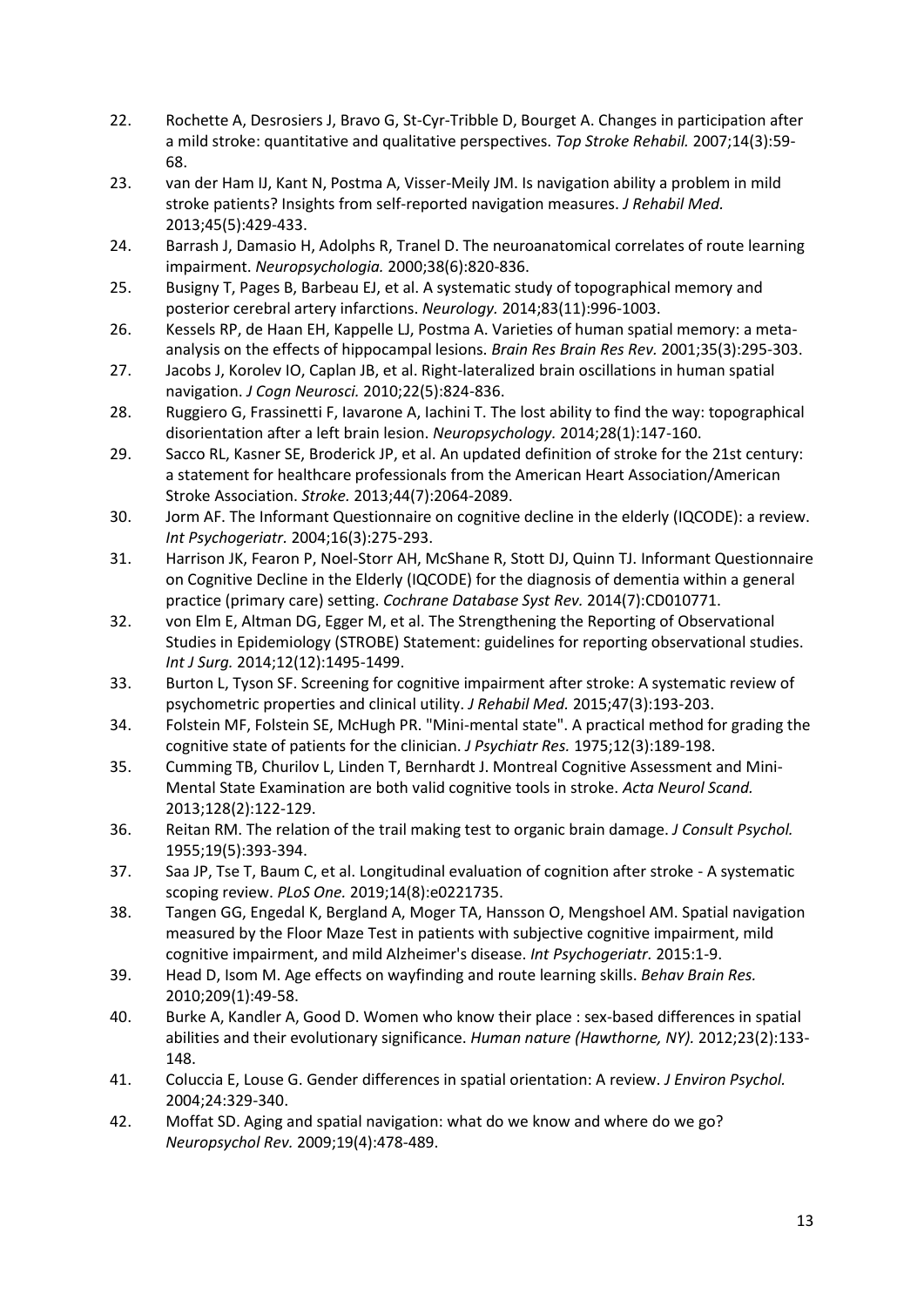- 43. Claessen MHG, Visser-Meily JMA, Meilinger T, Postma A, de Rooij NK, van der Ham IJM. A systematic investigation of navigation impairment in chronic stroke patients: Evidence for three distinct types. *Neuropsychologia.* 2017;103:154-161.
- 44. Nadolne MJ, Stringer AY. Ecologic validity in neuropsychological assessment: prediction of wayfinding. *J Int Neuropsychol Soc.* 2001;7(6):675-682.
- 45. Winstein CJ, Stein J, Arena R, et al. Guidelines for Adult Stroke Rehabilitation and Recovery: A Guideline for Healthcare Professionals From the American Heart Association/American Stroke Association. *Stroke.* 2016;47(6):e98-e169.
- 46. de Rooij NK, Claessen MHG, van der Ham IJM, Post MWM, Visser-Meily JMA. The Wayfinding Questionnaire: A clinically useful self-report instrument to identify navigation complaints in stroke patients. *Neuropsychol Rehabil.* 2017:1-20.
- 47. Piccardi L, Risetti M, Nori R. Familiarity and environmental representations of a city: a selfreport study. *Psychol Rep.* 2011;109(1):309-326.
- 48. Sealy-Jefferson S, Wing JJ, Sanchez BN, et al. Age- and ethnic-specific sex differences in stroke risk. *Gend Med.* 2012;9(2):121-128.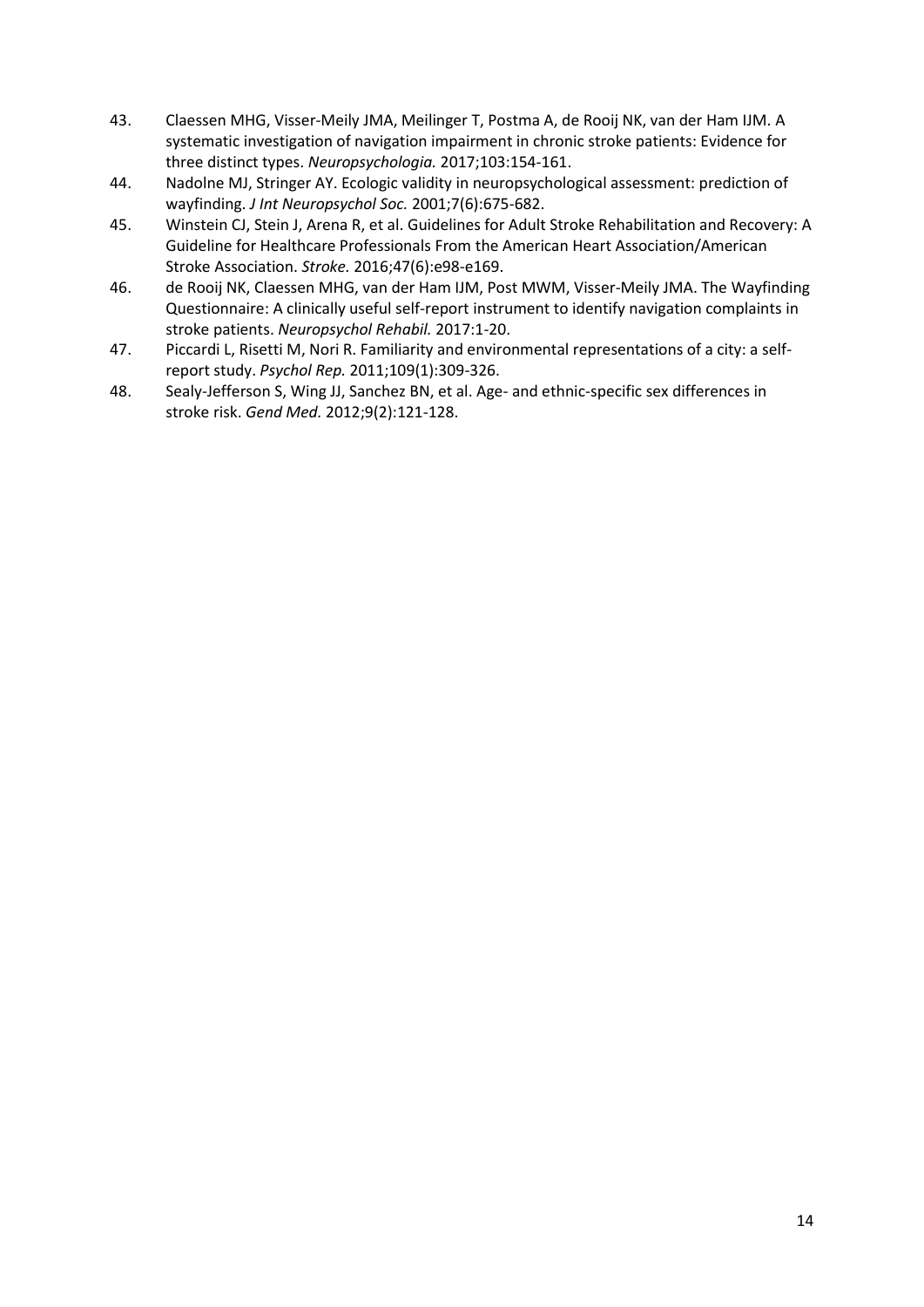

Figure 1. The Floor Maze Test.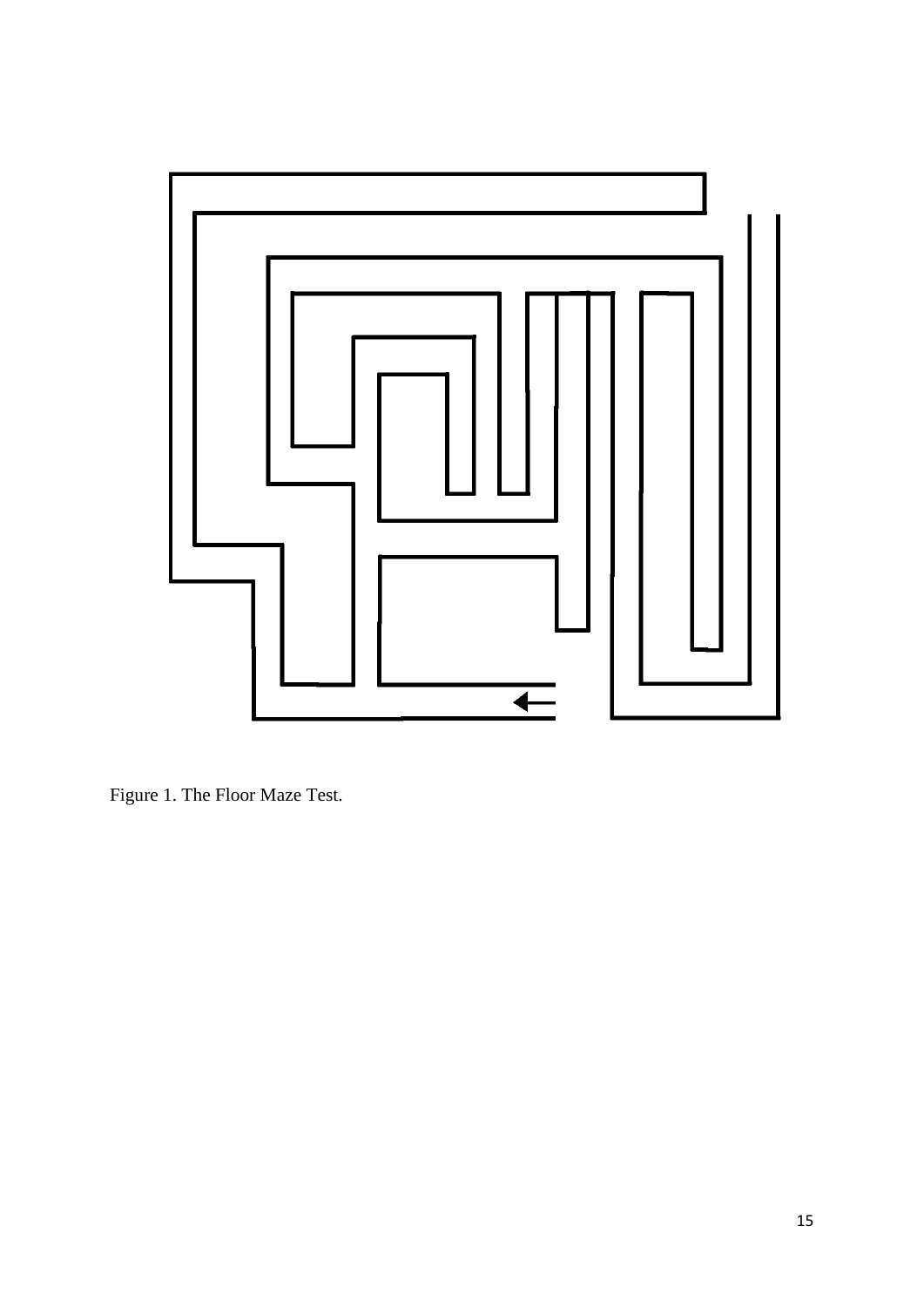

Figure 2. Flowchart for inclusion of the study participants.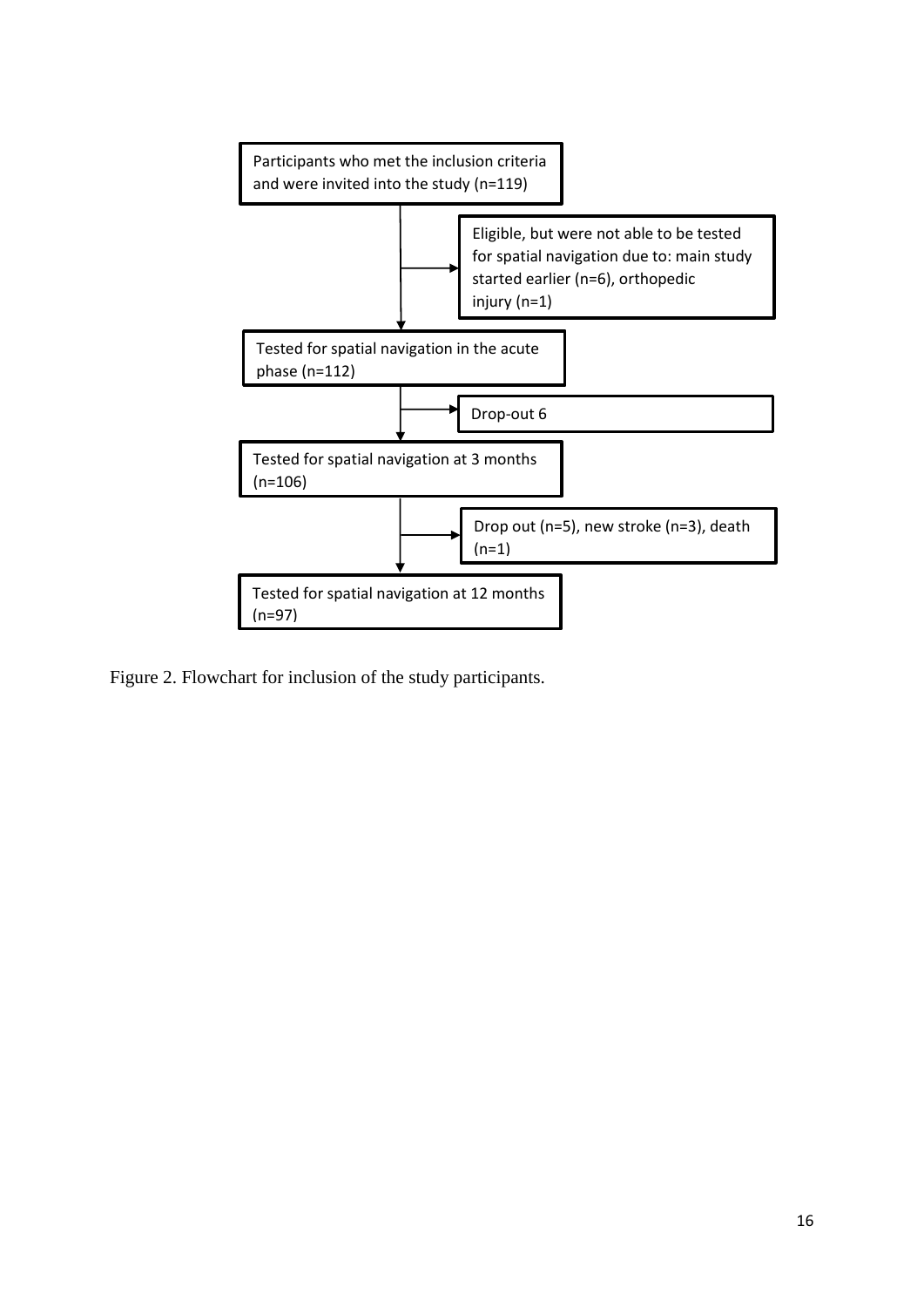| Variable                                | Total $(n=97)$     |  |  |  |  |
|-----------------------------------------|--------------------|--|--|--|--|
| Female, n (%)                           | 20(20.6)           |  |  |  |  |
| Age $(y)$ , mean $(SD)$                 | 55.4 (11.4)        |  |  |  |  |
| Years of education, mean (SD)           | 15.3(3.6)          |  |  |  |  |
| <i>Stroke characteristics</i>           |                    |  |  |  |  |
| NIHSS at inclusion, median $(Q_1, Q_3)$ | 0.0(0, 0.9)        |  |  |  |  |
| Topography, MRI-findings, n (%)         |                    |  |  |  |  |
| Right hemisphere                        | 35(36.1)           |  |  |  |  |
| Left hemisphere                         | 28 (28.9)          |  |  |  |  |
| Cerebellum                              | 15(15.5)           |  |  |  |  |
| Multiple brain regions                  | 14 (14.4)          |  |  |  |  |
| No acute lesions on MRI                 | 5(5.2)             |  |  |  |  |
| <i>Mobility</i>                         |                    |  |  |  |  |
| Gait speed $(m/s)$ , mean $(SD)$        | 1.03(0.23)         |  |  |  |  |
| Cognition                               |                    |  |  |  |  |
| MMSE (points), median $(Q_1, Q_3)$      | 29.0 (28.0, 30.0)  |  |  |  |  |
| TMT-A $(s)$ , median $(Q_1, Q_3)$       | 35.5(27.0, 46.8)   |  |  |  |  |
| TMT-B (s), median $(Q_1, Q_3)$          | 84.5 (63.5, 123.8) |  |  |  |  |

 $\overline{\phantom{0}}$ 

Table 1. Baseline Sociodemographic and Clinical Characteristics of the Participants.

 $Y = year$ ,  $SD = standard deviation$ , NIHSS = National Institute of Health Stroke Scale, Q = quartile, MRI = magnetic resonance imaging, MMSE = Mini-Mental State Examination, TMT-A = Trail Making Test-A, TMT-B = Trail Making Test-B. Data are reported as numbers (percentages) of participants unless otherwise indicated.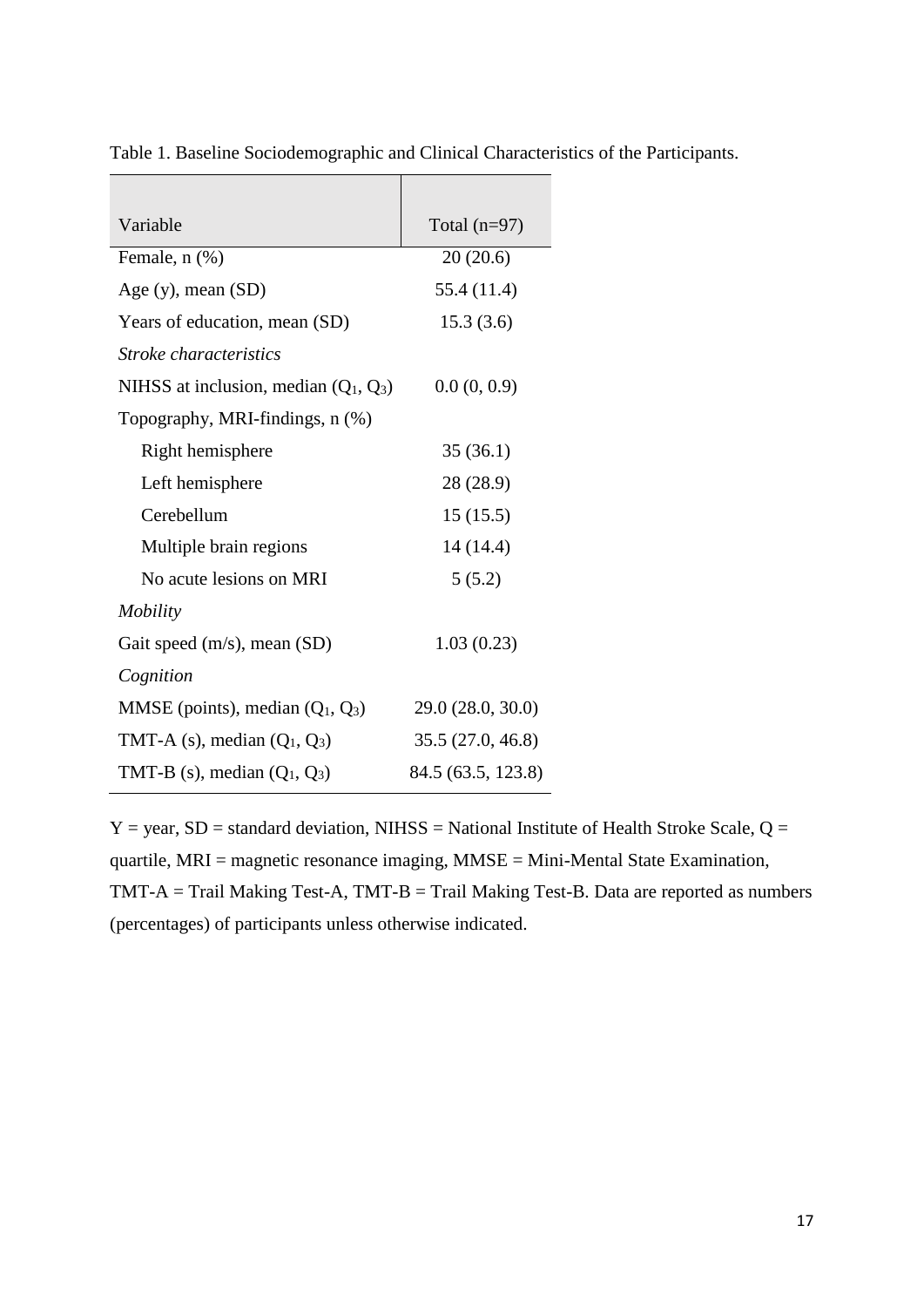|                | Test times        |                  |                  |         | Pairwise comparisons                   |     |             |      |                          |         |  |
|----------------|-------------------|------------------|------------------|---------|----------------------------------------|-----|-------------|------|--------------------------|---------|--|
|                | Acute phase       | 3 months         | 2 months         |         | Acute phase $-3$ months $ 3-12$ months |     |             |      | Acute phase $-12$ months |         |  |
|                | Median $(Q1,Q3)$  | Median $(Q1,Q3)$ | Median $(Q1,Q3)$ |         | Difference                             |     | Difference  |      | Difference               |         |  |
|                |                   |                  |                  |         | Mean $(SD)$                            |     | Mean $(SD)$ |      | Mean (SD)                |         |  |
| PT(s)          | 21.2(12.8, 41.5)  | 18.8(11.6, 34.1) | 16.1(10.1, 30.8) | 0.03    | 6.8(37.7)                              | .08 | 4.6(25.6)   | .08  | 11.5(38.0)               | .004    |  |
| IMT(s)         | 17.3(13.4, 25.2)  | 15.1(12.5, 20.2) | (12.2, 17.5)     | < 0.001 | 9.1(51.8)                              | .09 | 5.6(27.1)   | .04  | 14.7(46.5)               | .006    |  |
| Total-MT $(s)$ | 44.8 (31.4, 71.5) | 38.0(27.3, 56.6) | 31.4(25.2, 47.2) | < 0.001 | 15.9 (72.6)                            | .03 | 10.3(36.3)  | .006 | 26.2(62.6)               | < 0.001 |  |

Table 2. The Floor Maze Test performance across the test points (acute phase, 3, and 12 months) with pairwise comparisons (n=97).

PT = Planning Time, IMT = Immediate Maze Time, Total-MT= Total Maze Time (PT + IMT), SD = Standard Deviation. <sup>a</sup>Friedman test,

<sup>b</sup>Wilcoxon Signed Pair Test. Bonferroni post hoc comparisons  $p = .017$